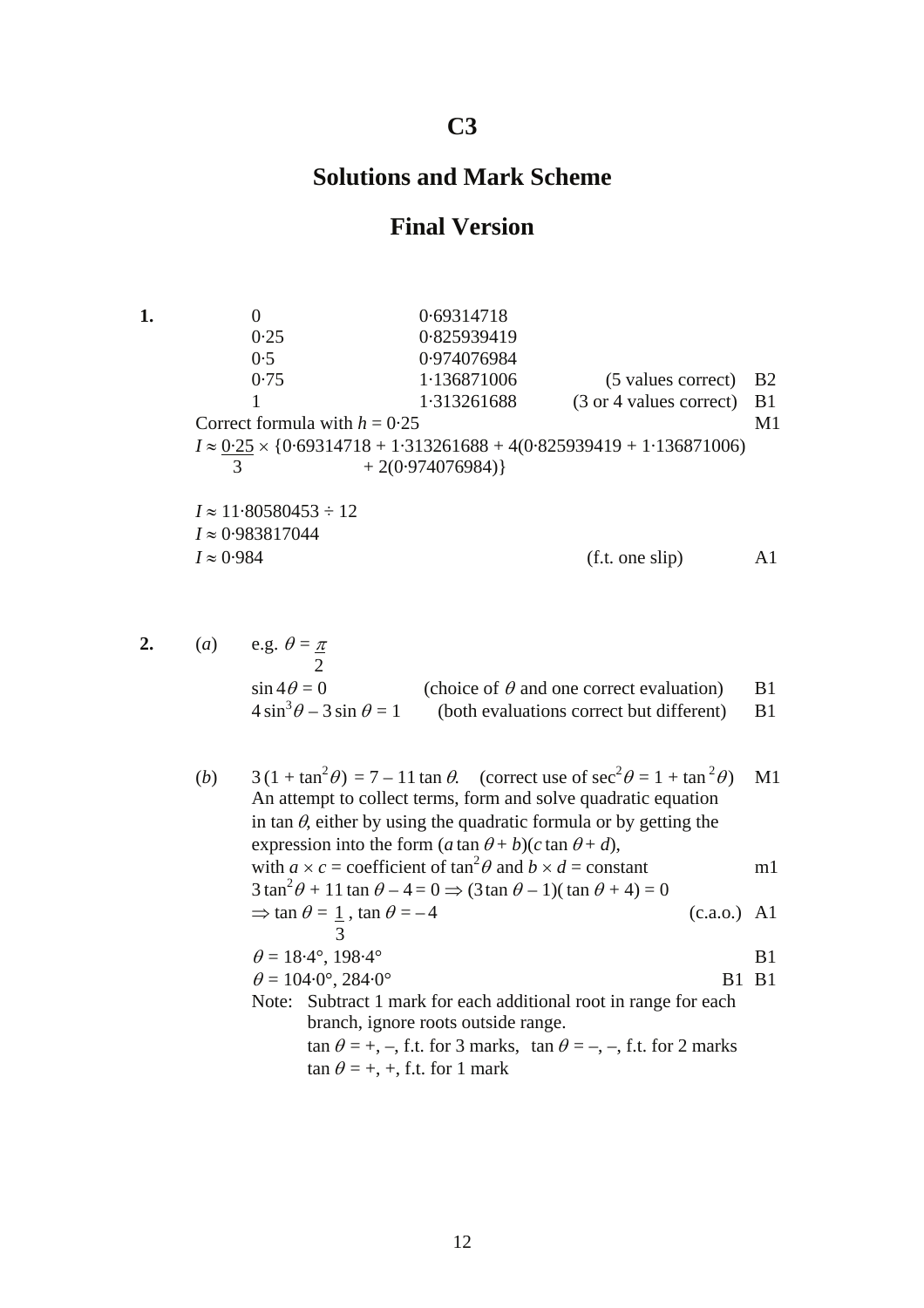**3.**  $(a)$ 

a) 
$$
\frac{d(y^3)}{dx} = 3y^2 \frac{dy}{dx}
$$
 B1

$$
\frac{d(2x^3y)}{dx} = 2x^3 \frac{dy}{dx} + 6x^2y
$$

$$
\frac{d(3x^2 + 4x - 3) = 6x + 4}{dx}
$$
 B1

$$
x = 2, y = 1 \Rightarrow \frac{dy}{dx} = -\frac{8}{19}
$$
 (c.a.o.) B1

(b) (i) 
$$
\frac{dx}{dt} = 6t
$$
,  $\frac{dy}{dt} = 12t^2 + 6t^5$  (all three terms correct) B2  
(one term correct) B1

Use of 
$$
\underline{dy} = \underline{dy} \div \underline{dx}
$$
  
\n $\underline{dx}$   $\underline{dt}$   $\underline{dt}$   
\n $\underline{dx}$   $\underline{d}t$   $\underline{d}t$  (3.3.1)

$$
\frac{\mathrm{d}y}{\mathrm{d}x} = 2t + t^4 \tag{c.a.o.)} \quad \text{A1}
$$

(ii) 
$$
\frac{d}{dt} \left( \frac{dy}{dx} \right) = 2 + 4t^3
$$
 (f.t. candidate's expression for dy) B1

Use of 
$$
\frac{d^2y}{dx^2} = \frac{d}{dt} \left| \frac{dy}{dx} \right| = \frac{dx}{dt}
$$

$$
\frac{d^2y}{dx^2} = \frac{1+2t^3}{3t}
$$
 *dt dt* (c.a.o.) A1

**4.**  $f(x) = 2 - 10x + \sin x$ An attempt to check values or signs of  $f(x)$  at  $x = 0$ ,  $x = \pi/8$  M1  $f(0) = 2 > 0, f(\pi/8) = -1.54 < 0$ Change of sign  $\Rightarrow$  *f*(*x*) = 0 has root in (0,  $\pi$ /8) A1  $x_0 = 0.2$  $x_1 = 0.219866933$  ( $x_1$  correct, at least 5 places after the point) B1 *x*2 = 0·221809976  $x_3 = 0.221999561$ <br> $x_4 = 0.222018055 = 0.22202$  $(x_4$  correct to 5 decimal places) B1 An attempt to check values or signs of  $f(x)$  at  $x = 0.222015$ ,  $x = 0.222025$  M1  $f(0.222015) = 4.56 \times 10^{-5} > 0, f(0.222025) = -4.46 \times 10^{-5} < 0$  A1 Change of sign  $\Rightarrow \alpha = 0.22202$  correct to five decimal places A1 **Note: 'change of sign' must appear at least once**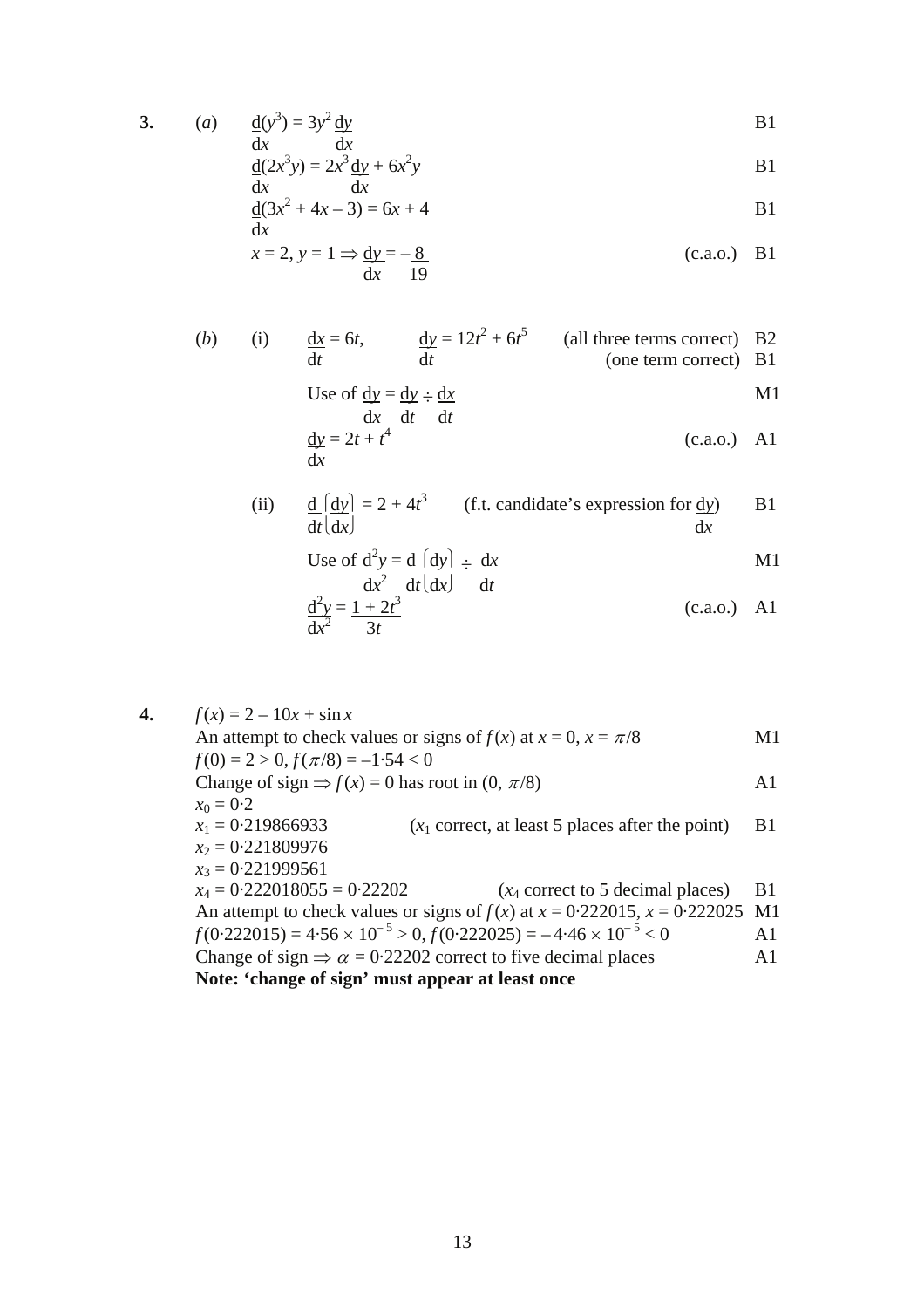5. (a) 
$$
\frac{dy}{dx} = \frac{3}{1 + (3x)^2}
$$
 or  $\frac{1}{1 + (3x)^2}$  or  $\frac{3}{1 + 3x^2}$  M1

$$
\frac{\text{d}y}{\text{d}x} = \frac{3}{1 + 9x^2} \tag{A1}
$$

(b) 
$$
\frac{dy}{dx} = \frac{ax + b}{2x^2 - 3x + 4}
$$
 (including  $a = 0, b = 1$ ) M1  
\n $\frac{dy}{dx} = \frac{4x - 3}{2x^2 - 3x + 4}$  A1

(c) 
$$
\frac{dy}{dx} = e^{2x} \times m \cos x + k e^{2x} \times \sin x \qquad (m = \pm 1, k = 1, 2)
$$
 M1  
\n
$$
\frac{dy}{dx} = e^{2x} \times m \cos x + k e^{2x} \times \sin x \qquad \text{(either } m = 1 \text{ or } k = 2)
$$
 A1  
\n
$$
\frac{dy}{dx} = e^{2x} \times \cos x + 2e^{2x} \times \sin x \qquad \text{(c.a.o.)}
$$
 A1

(d) 
$$
\frac{dy}{dx} = \frac{(1 + \cos x) \times m \sin x - (1 - \cos x) \times k \sin x}{(1 + \cos x)^2}
$$
  $(m = \pm 1, k = \pm 1)$  M1  
\n
$$
\frac{dy}{dx} = \frac{(1 + \cos x) \times -(-\sin x) - (1 - \cos x) \times (-\sin x)}{(1 + \cos x)^2}
$$
 A1  
\n
$$
\frac{dy}{dx} = \frac{2 \sin x}{(1 + \cos x)^2}
$$
 A1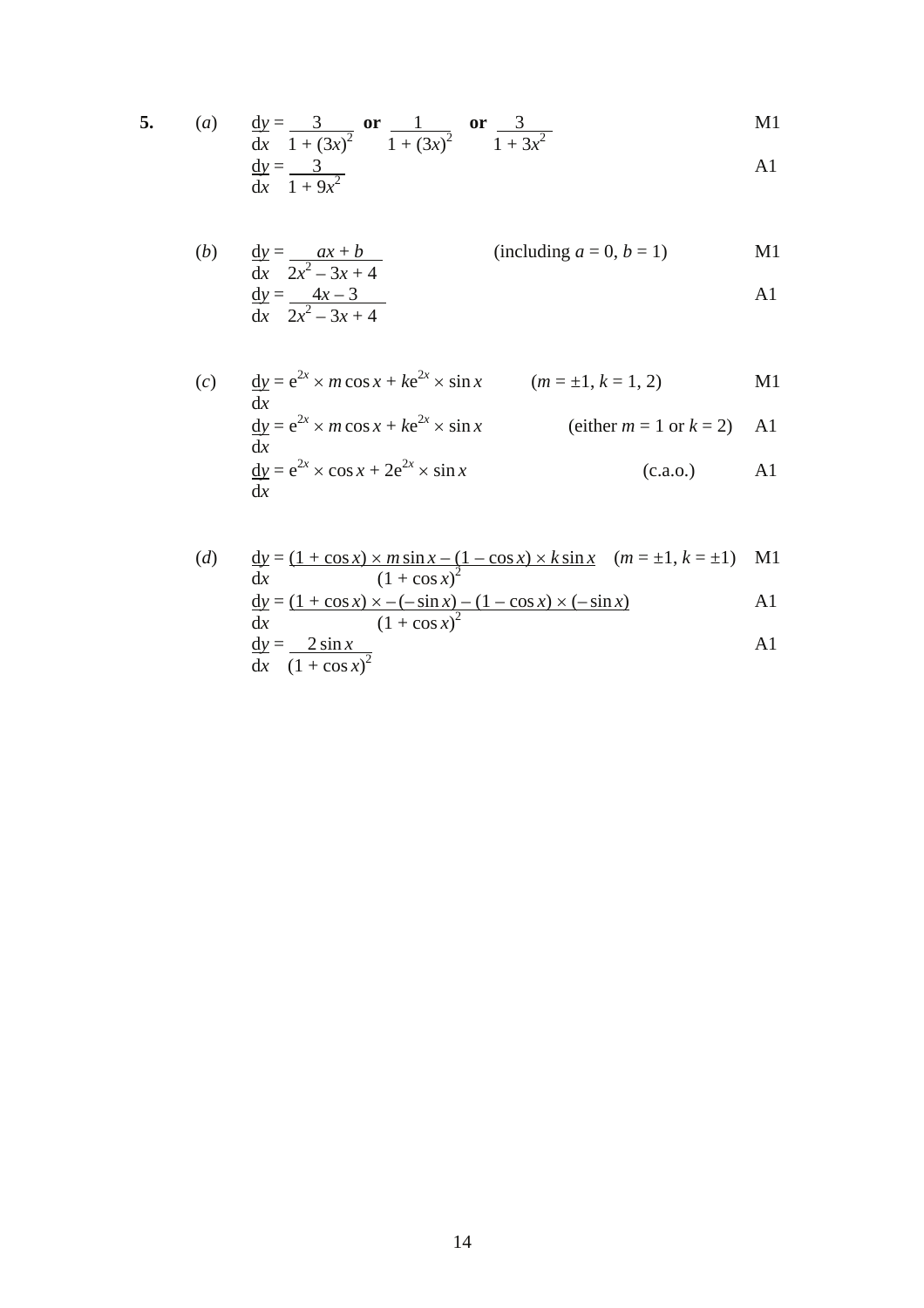$$
6. (a)
$$

6. (a) (i) 
$$
\int \frac{1}{4x-7} dx = k \times \ln|4x-7| + c
$$
  $(k = 1, 4, \frac{1}{4})$  M1

$$
\int \frac{1}{4x - 7} dx = \frac{1}{4} \times \ln|4x - 7| + c
$$

(ii) 
$$
\int e^{3x-1} dx = k \times e^{3x-1} + c
$$
  $(k = 1, 3, \frac{1}{3})$  M1

$$
\int e^{3x-1} dx = \frac{1}{3} \times e^{3x-1} + c
$$

(iii) 
$$
\int \frac{5}{(2x+3)^4} dx = -\frac{5}{3x} \times (2x+3)^{-3} + c \qquad (k = 1, 2, \frac{1}{2})
$$
 M1  

$$
\int \frac{5}{(2x+3)^4} dx = -\frac{5}{6} \times (2x+3)^{-3} + c
$$
 A1

(b) 
$$
\int_{0}^{\pi/4} \sin\left[2x + \frac{\pi}{4}\right] dx = \left[k \times \cos\left[2x + \frac{\pi}{4}\right]\right] \qquad (k = -1, -2, \pm \frac{1}{2})
$$
 M1  
\n
$$
\int_{\pi/4}^{\pi/4} \sin\left[2x + \frac{\pi}{4}\right] dx = \left[-\frac{1}{2} \times \cos\left[2x + \frac{\pi}{4}\right]\right]
$$
 A1  
\n
$$
\int_{0}^{\pi/4} \sin\left[2x + \frac{\pi}{4}\right] dx = k \times \left[\cos\left[\frac{3\pi}{4}\right] - \cos\left[\frac{\pi}{4}\right]\right]
$$
  
\n(f.t. candidate's value for k) A1  
\n
$$
\int_{0}^{\pi/4} \sin\left[2x + \frac{\pi}{4}\right] dx = \frac{\sqrt{2}}{2}
$$
  
\n(c.a.o.) A1

7. (a) 
$$
2|x+1|-3=7 \Rightarrow |x+1|=5
$$
 B1  
  $x=4,-6$  B1

(*b*) Trying to solve either  $5x - 8 \ge 3$  or  $5x - 8 \le -3$  M1  $5x - 8 \ge 3 \Rightarrow x \ge 2.2$  $5x - 8 \le -3 \Rightarrow x \le 1$  (both inequalities) A1 Required range:  $x \le 1$  or  $x \ge 2.2$  (f.t. one slip) A1

## **Alternative mark scheme**

| $(5x-8)^2 \ge 9$                      | (forming and trying to solve quadratic)                                        | M1. |
|---------------------------------------|--------------------------------------------------------------------------------|-----|
| Critical points $x = 1$ and $x = 2.2$ |                                                                                | Αl  |
|                                       | Required range: $x \le 1$ or $x \ge 2.2$ (f.t. one slip in critical points) A1 |     |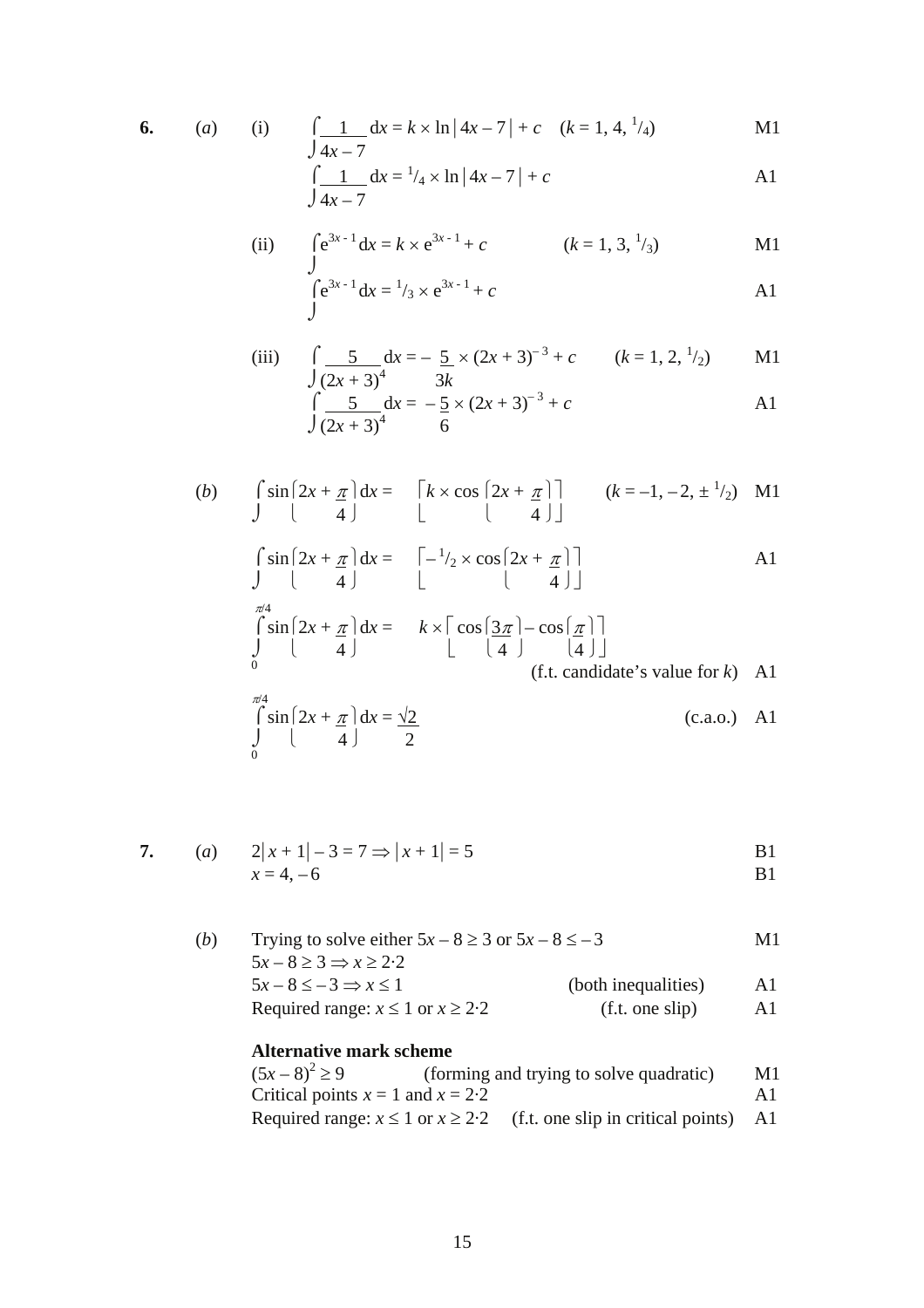

The *x*-axis is an asymptote for  $f(x)$  at  $-\infty$ , correct behaviour at  $+\infty$  M1  $y = f(x)$  cuts *y*-axis at  $(0, 1)$  A1  $y = 2f(x) - 3$  cuts *y*-axis at  $(0, -1)$  (f.t. candidate's *y*-intercept for  $f(x)$ ) B1 *y* = –3 is an asymptote for  $2f(x)$  – 3 at – $\infty$ , with graph above  $y = -3$  B1 The diagram shows that the graph of  $y = 2f(x) - 3$  is steeper than the graph of  $y = f(x)$  in the first quadrant B1